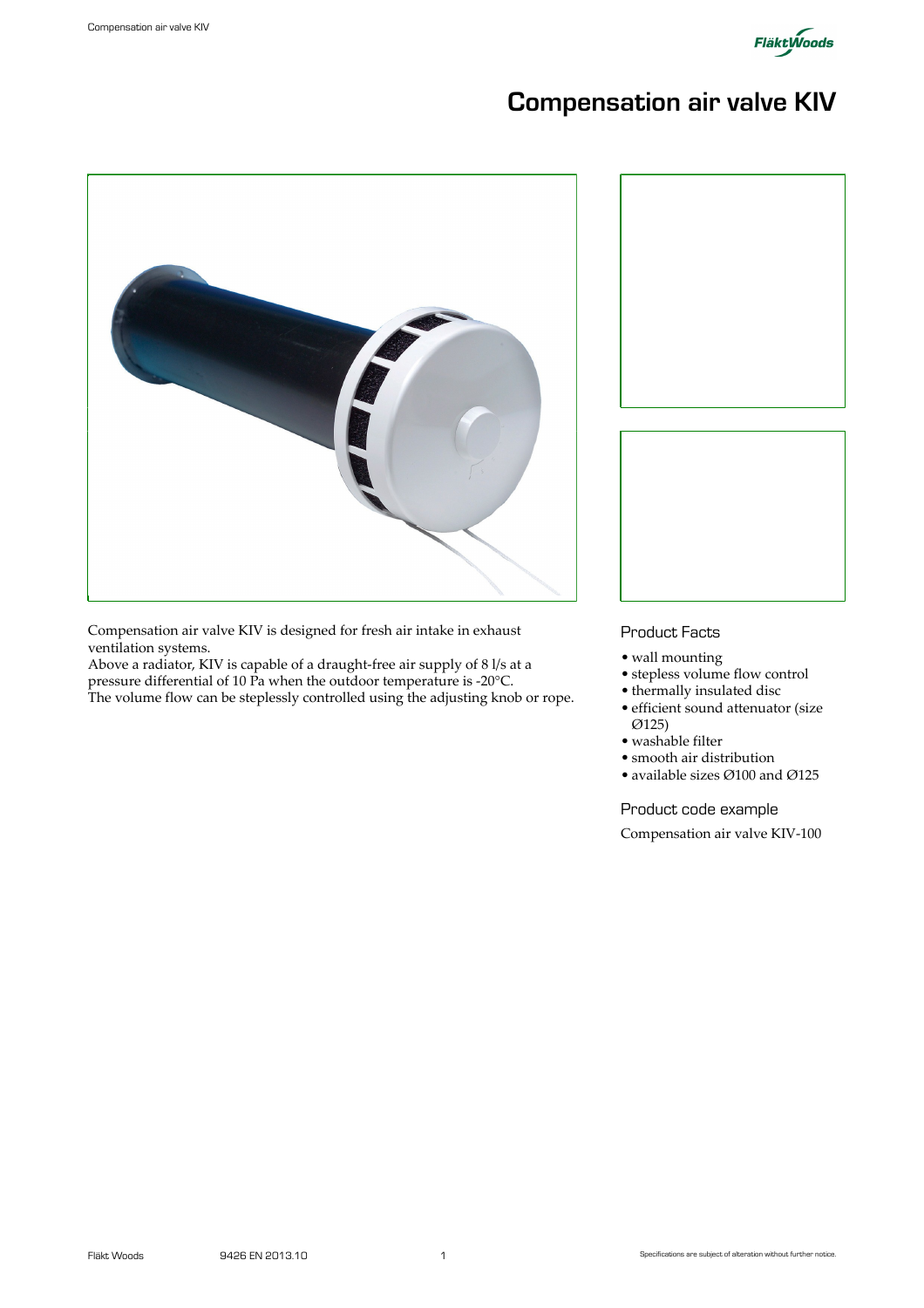

# KIV

#### Use

Compensation air valve KIV is designed for fresh air intake in exhaust ventilation systems.

Above a radiator, KIV is capable of a draught-free air supply of 8 l/s at a pressure differential of 10 Pa when the outdoor temperature is -20°C.

The volume flow can be steplessly controlled using the adjusting knob or rope.

### Features

- wall mounting
- stepless volume flow control
- thermally insulated disc
- efficient sound attenuator (size Ø125)
- washable filter
- smooth air distribution

- the plugs in the regulation unit can be removed to prevent the valve from closing completely

- due to its sturdy construction, the inlet duct can be put in place when the wall unit is cast

- available sizes Ø100 and Ø125

#### Installation

KIV is fitted above the window or to equivalent height on the wall. Suitable thickness of the wall is 80-400 mm. The inlet duct can be shortened when needed.

#### Instructions

Instructions for installation, adjustment and maintenance are described in detail in our technical instructions are also available on the internet at www.flaktwoods.com.

Constructions and dimensions



| Size      | Ø D(outer) | Ø D(inner) |
|-----------|------------|------------|
| KIV - 100 | 112        | 103        |
| KIV - 125 | 133        | 125        |

- \*) Only with size  $\varnothing$  125
- 1. Adjusting knob ABS-plastic
- 2. Cover ABS-plastic, thermally insulated
- 3. Filter PPI-15
- 4. Regulation unit ABS-plastic and polyamide
- 5. Body ABS-plastic
- 6. Gasket thermoplast-rubber (size Ø125)
- 7. Inlet duct PEH-plastic
- 8. Sound attenuator, mineral wool (size Ø125)
- 9. Outer grille USAV, moulded aluminium, equipped with insect screen

Plastic parts are white.